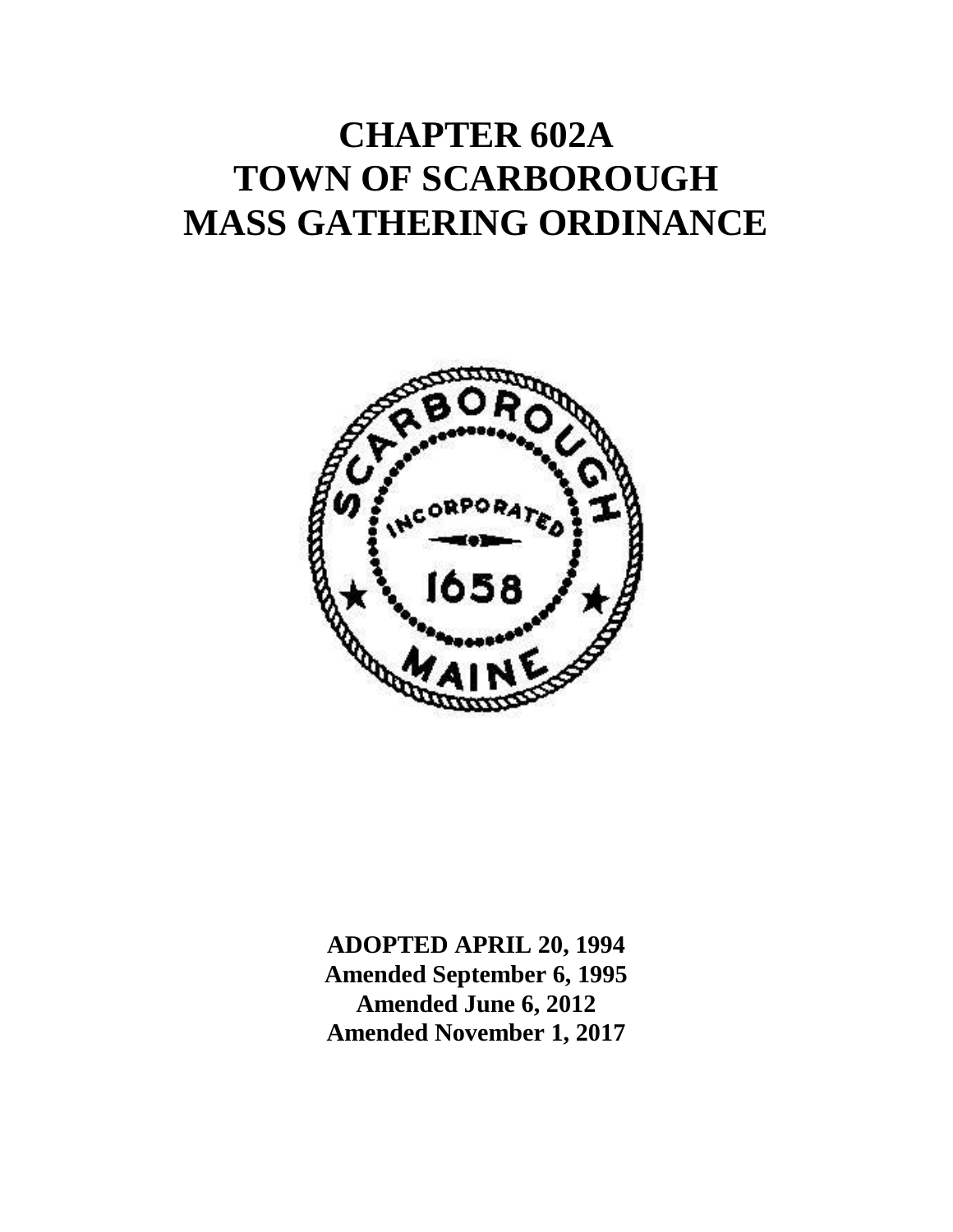| Section 304. Permit Applications and Approval Criteria [amended 06-06-2012].  4 |  |
|---------------------------------------------------------------------------------|--|
|                                                                                 |  |
|                                                                                 |  |
|                                                                                 |  |
|                                                                                 |  |
|                                                                                 |  |
|                                                                                 |  |
|                                                                                 |  |
|                                                                                 |  |
|                                                                                 |  |
|                                                                                 |  |
|                                                                                 |  |
|                                                                                 |  |
|                                                                                 |  |
|                                                                                 |  |
|                                                                                 |  |
|                                                                                 |  |
|                                                                                 |  |
|                                                                                 |  |
|                                                                                 |  |
|                                                                                 |  |
|                                                                                 |  |
|                                                                                 |  |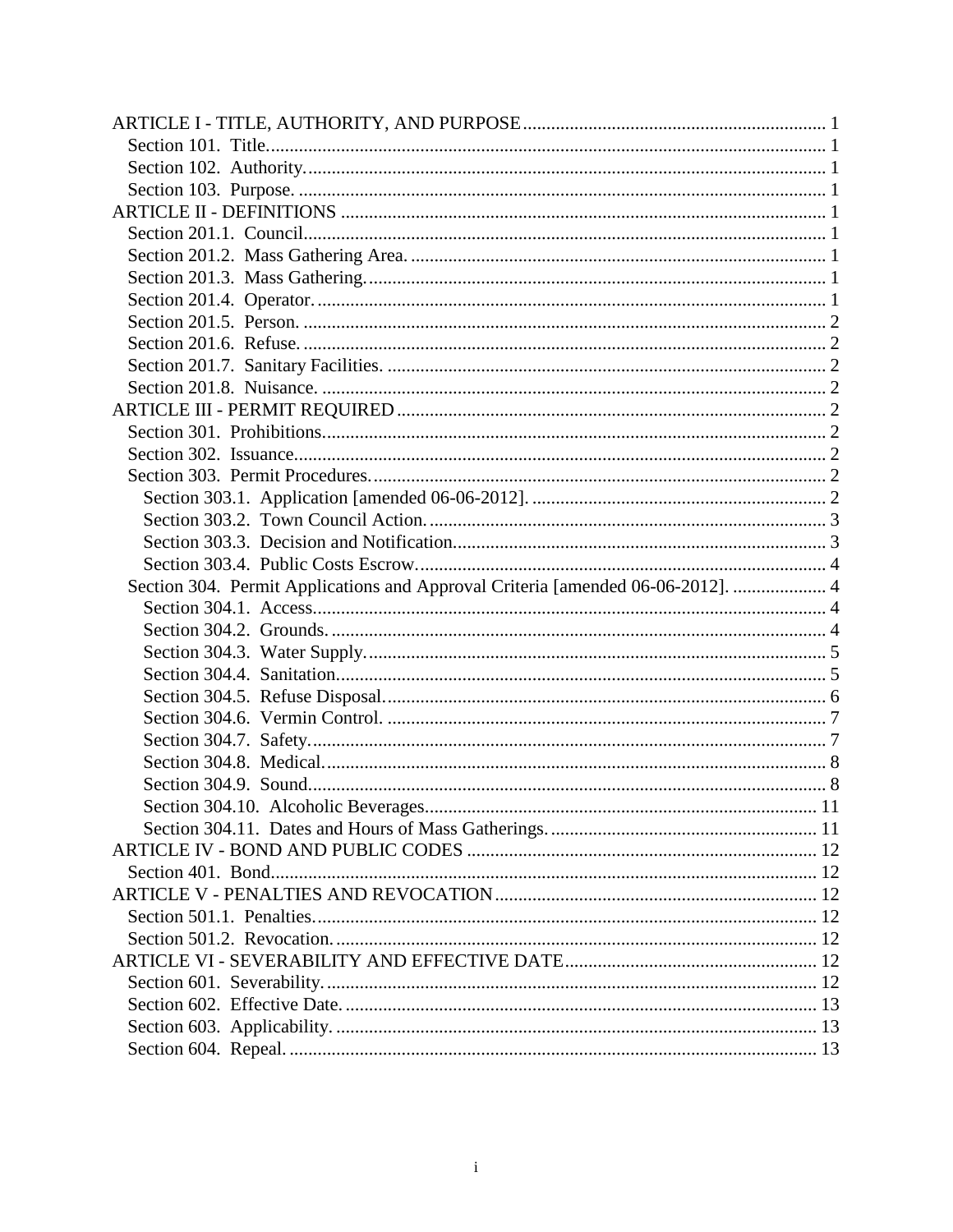# **CHAPTER 602A TOWN OF SCARBOROUGH MASS GATHERING ORDINANCE**

# <span id="page-2-0"></span>**ARTICLE I - TITLE, AUTHORITY, AND PURPOSE**

#### <span id="page-2-1"></span>**Section 101. Title.**

This Ordinance shall be known as and may be cited as the Mass Gathering Ordinance of the Town of Scarborough, Maine.

# <span id="page-2-2"></span>**Section 102. Authority.**

This Ordinance is enacted pursuant to the authority granted in Title 22, Section 1601, et seq., and the home rule power conferred by Article VIII, part Second of the Maine Constitution and Title 30-A, Sections 2101, 2109, and 3001.

# <span id="page-2-3"></span>**Section 103. Purpose.**

It is recognized that a mass gathering attended by 1,000 or more persons, whatever its duration, may create a hazard to public health and safety. Accordingly, it is deemed necessary in the interests of public welfare to regulate the conduct of such gatherings in order to protect the public health and safety.

# <span id="page-2-4"></span>**ARTICLE II - DEFINITIONS**

Any term not specifically defined herein shall be given its customary and ordinary meaning. For the purpose of this Ordinance, the following terms shall be defined as hereinafter set forth:

# <span id="page-2-5"></span>**Section 201.1. Council.**

"Council" means the Scarborough Town Council and its authorized representatives.

# <span id="page-2-6"></span>**Section 201.2. Mass Gathering Area.**

"Mass gathering area" means any place maintained, operated, or used for a mass gathering or assemblage, except where the mass gathering is to occur within an established permanent stadium, arena, auditorium or other similar permanent building that is fully enclosed by a roof, walls and floor and has sufficient existing permanent sanitary facilities and parking to handle the expected number of persons.

# <span id="page-2-7"></span>**Section 201.3. Mass Gathering.**

"Mass gathering" means a group of 1,000 or more persons assembled together for a meeting, festival, social gathering, entertainment, scheduled event or other similar purpose.

#### <span id="page-2-8"></span>**Section 201.4. Operator.**

"Operator" means the person responsible for the managing of the mass gathering area. In the event that no Operator exists, the owner or, in the event of her/his non-availability, the lessee of the ground encompassing the group gathering area, shall be deemed to be the Operator under those regulations.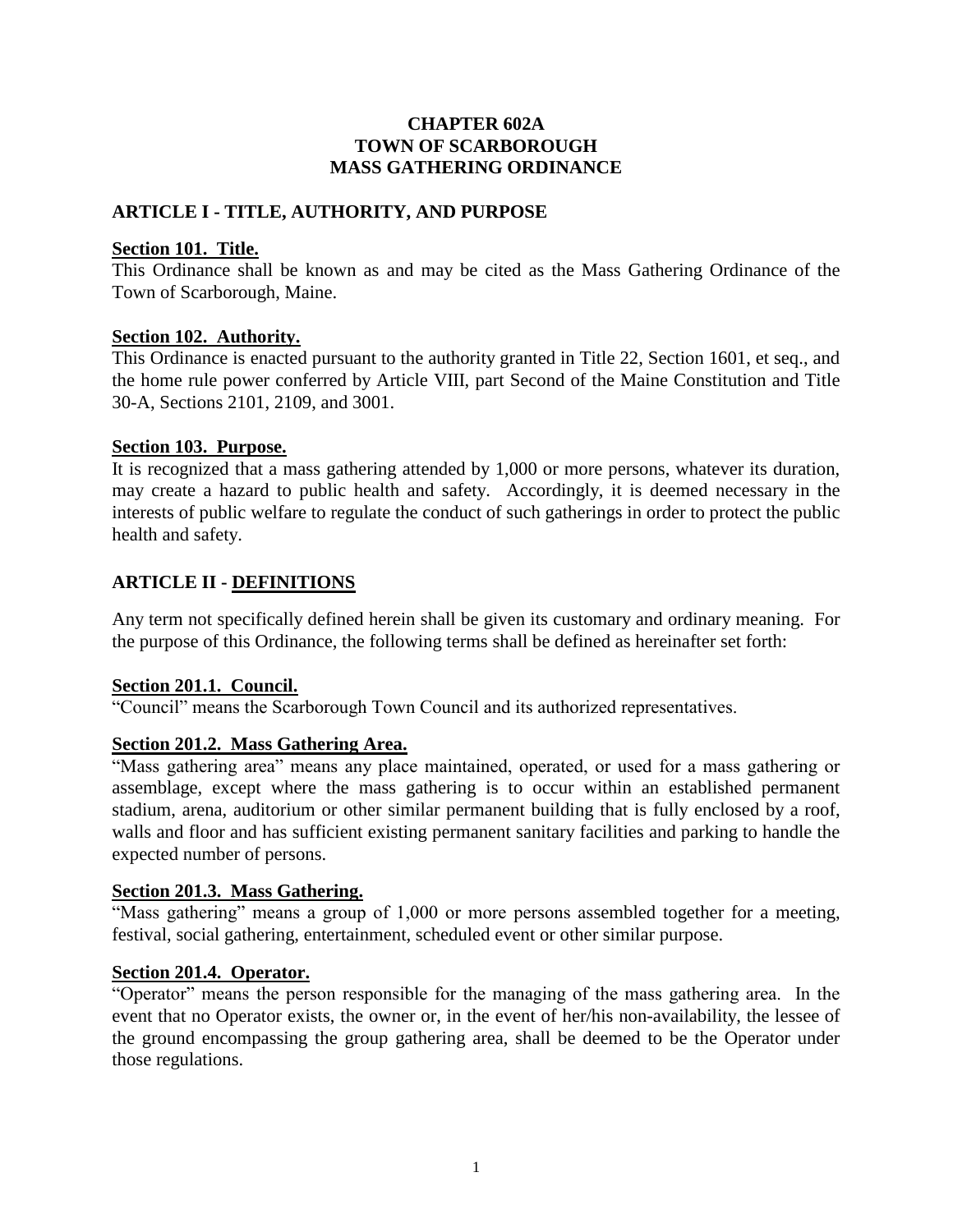# <span id="page-3-0"></span>**Section 201.5. Person.**

"Person" means an individual, group of individuals, association, partnership or corporation, firm or company, but shall not include the Town of Scarborough.

# <span id="page-3-1"></span>**Section 201.6. Refuse.**

"Refuse" means all combustible or non-combustible putrescible or non-putrescible solid or liquid wastes.

# <span id="page-3-2"></span>**Section 201.7. Sanitary Facilities.**

"Sanitary facilities" means toilet, privies, lavatories, urinals, drinking fountains, and any service building or room provided for installation and use of these units.

#### <span id="page-3-3"></span>**Section 201.8. Nuisance.**

"Nuisance" means and includes the following:

- (a) Any public nuisance known at common law or in equity jurisprudence;
- (b) An attractive nuisance known at common law or in equity jurisprudence;

(c) Any condition which violates federal, state or local health or environmental laws or regulations.

# <span id="page-3-4"></span>**ARTICLE III - PERMIT REQUIRED**

#### <span id="page-3-5"></span>**Section 301. Prohibitions.**

No person shall sponsor, promote, sell tickets to, permit on her/his property, or otherwise conduct, a mass gathering which may, will or is intended to attract a continued attendance at such gathering of 1,000 or more persons until a permit therefor has been obtained from the Town Council.

# <span id="page-3-6"></span>**Section 302. Issuance.**

The Town Council shall issue a permit for a mass gathering only if it finds the standards in this Ordinance are met. When considering the issuance of a permit, the Town Council may seek advice from the Police Chief, Fire Chief, Code Enforcement Officer, Health Officer, and such other officials or persons as it deems appropriate, and shall seek from them relevant information, including but not limited to any safety problems that arose at any mass gathering within the previous two years (a) held at the same mass gathering area or (b) managed or promoted by the applicant or a related entity. The Town Council shall deny a permit for a mass gathering if it finds that any of the standards set forth in Section 304 of this Ordinance are or would not be met by the proposed mass gathering.

# <span id="page-3-8"></span><span id="page-3-7"></span>**Section 303. Permit Procedures.**

# **Section 303.1. Application.**

An application to hold mass gathering event shall be submitted to the Town Clerk at least sixty (60) days prior to the outdoor gathering contemplated. The application shall identify (a) the Operator; (b) the mass gathering area; (c) the maximum number of patrons anticipated or tickets to be sold for the anticipated gathering; (d) the range of dates and time of day being considered for the anticipated mass gathering; multiple consecutive day events will be considered one event; (e) information pertaining to previous mass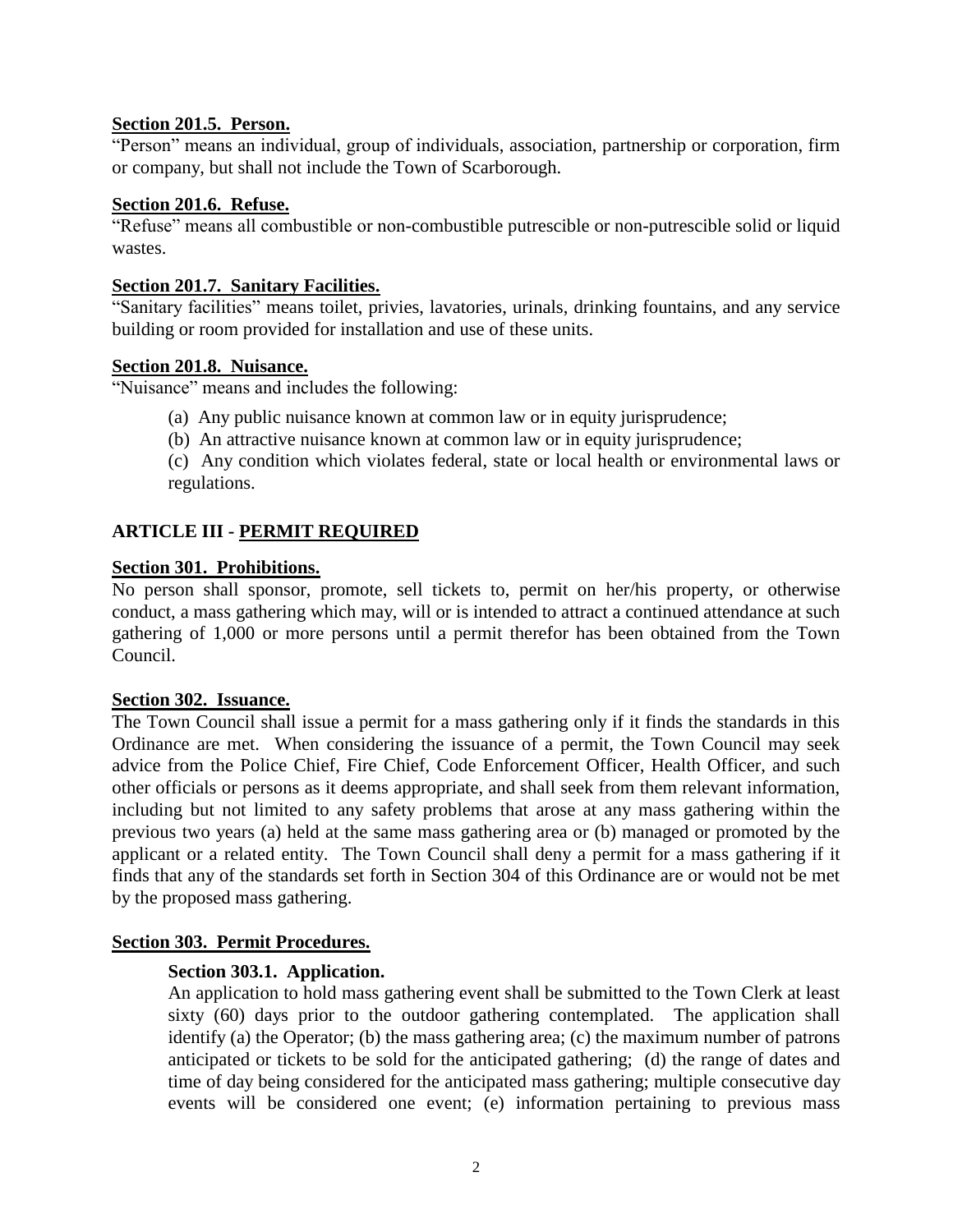gatherings in the same mass gathering area or sponsored by the Operator or a related entity at other locations, within the previous two years, including but not limited to safety problems or violations of this Ordinance or other ordinances or regulations occurring at such previous gatherings and how such problems are to be avoided at the requested mass gathering or gatherings; and (f) shall set forth the information needed to determine compliance with each of the standards set forth in Section 304 of this Ordinance. Additionally, the Application shall be accompanied by a non-refundable permit fee per event as specified in the *Schedule of License, Permit and Application Fees* established by the Town Council. Applicants holding similar events and using the same safety, logistical, and operational plans in any given calendar year will receive a 50% discount off the application fee for each subsequent show after the initial one. [amended 09/06/95][amended 06/06/2012]

#### <span id="page-4-0"></span>**Section 303.2. Town Council Action.**

Upon the filing of an application under Section 303.1, Town staff shall review the application and notify the applicant by letter issued no later than five business days after the filing of the application as to whether the application is deemed complete, or if not, the specific provisions of this Ordinance for which additional information must be provided. If the applicant objects to the determination that its application is not complete, then the completeness of the application may be reviewed by the Town Council at its next regularly scheduled meeting for which adequate time for notice is available. Once the application has been deemed completed either by Town staff or by the Town Council, the application shall be considered as an agenda item at the next regularly scheduled Town Council meeting for which adequate time for notice is available.

#### <span id="page-4-1"></span>**Section 303.3. Decision and Notification.**

A. Within thirty (30) days after the Town Council first substantively considers the Section 303.1 Application (or longer with the agreement of the Operator) the Town Council shall either issue a Permit, with or without conditions, to the Operator or deny a Permit to the Operator. Any decision of the Town Council shall be in writing and shall set forth with specificity the reasons for the action taken, and in the case of denial, shall include a list of steps which, if followed by the Operator, would result in a Permit being issued, if in the judgement of the Council, the problems that resulted in denial can be cured. If the Town Council fails to either issue the Permit or send a notice of denial within the time allowed, the Permit shall be deemed to have been denied. A party aggrieved by the decision of the Town Council may appeal to the Superior Court pursuant to Rule 80B of the Maine Rules of Civil Procedure.

B. Upon approval of the "general" permit application described in Section 303.1 above, the permit holder shall file a notification at least forty-five (45) days prior to each gathering contemplated identifying, for each gathering, (a) the specific date and time (start and finish) of the event; (b) the anticipated number of attending patrons or tickets to be sold; (c) the identity(ies) of the performer(s) at the event; and (d) information pertaining to the last three performances of each performer, including date, location, and any safety problems that arose at each such performance.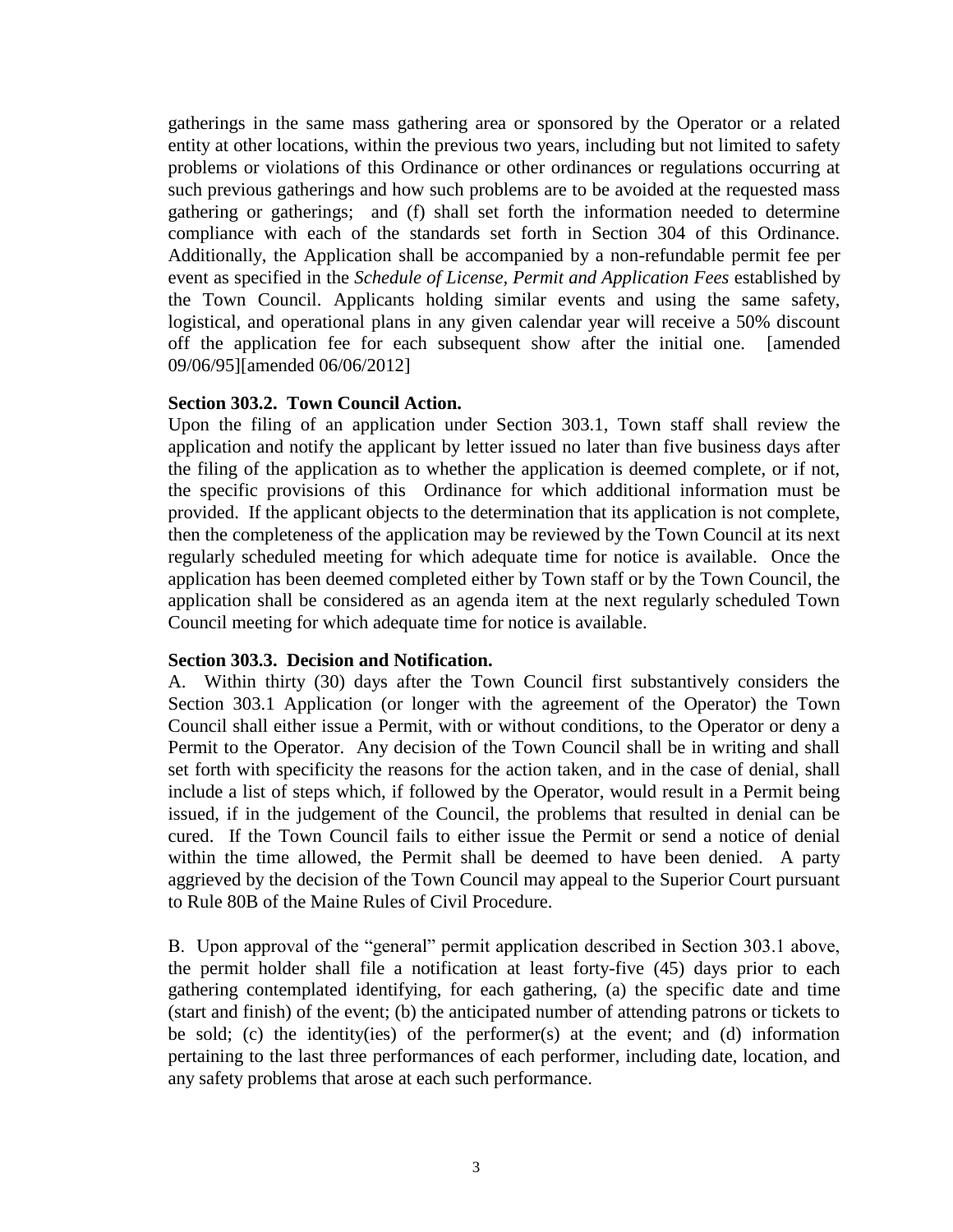#### <span id="page-5-0"></span>**Section 303.4. Public Costs Escrow.**

The Operator shall deposit with the Town Clerk at least two weeks prior to the first contemplated gathering an amount of money equal to 120% of the estimated public costs of each contemplated mass gathering as set by the Council when issuing the permit pursuant to Section 303.3. Public costs shall be those costs incurred by the Town in connection with the contemplated mass gatherings which related to the mass gathering and which would not be incurred by the Town if such mass gathering was not held. Promptly each mass gathering, the public costs shall be calculated, and the deposit shall be refunded to the Operator to the extent it exceeds the actual public costs. If the actual public costs exceed the amount deposited, the Operator shall pay the excess to the Town within ten (10) days after being so notified in writing.

# <span id="page-5-1"></span>**Section 304. Permit Applications and Approval Criteria.**

<span id="page-5-2"></span>The permit application submitted pursuant to Section 303.1 shall be in the form prescribed by the Town Council and shall demonstrate compliance with the following approval criteria:

#### **Section 304.1. Access.**

A. Convenient and safe access for the ingress and egress of pedestrians and vehicular traffic shall be provided.

B. Sufficient traffic control personnel to insure safety to all members of the traveling public, including pedestrians, along all public roadways in the proximity of the mass gathering and/or along which the public is likely to travel to reach the mass gathering areas shall be provided.

C. Information submitted by the applicant requested in Subsections A and B above are to be reviewed by the Town Police Chief, Fire Chief, and Planner to determine whether these standards have been demonstrated.

# <span id="page-5-3"></span>**Section 304.2. Grounds.**

A. Each mass gathering area shall be well drained and so arranged to provide sufficient space for persons assembled, vehicles, sanitary facilities, and appurtenant equipment.

B. Trees, underbrush, large rocks and other natural features shall be left intact and undisturbed whenever possible, and natural vegetative cover will be retained, protected and maintained so far as possible to facilitate the drainage, will prevent erosion, and preserve scenic attributes.

C. Grounds shall be maintained free from accumulations of refuse and any health and safety hazards constituting a nuisance.

D. Illumination will be provided at night to protect the safety of the persons assembled. The mass gathering area shall be adequately lighted, but the lighting shall not unreasonably reflect beyond the assembly area boundaries unless adjacent properties are uninhabited.

E. Adequate parking areas, including handicapped parking spaces, shall be provided for persons arriving by vehicular means, which shall mean one parking space at least 9' x 18'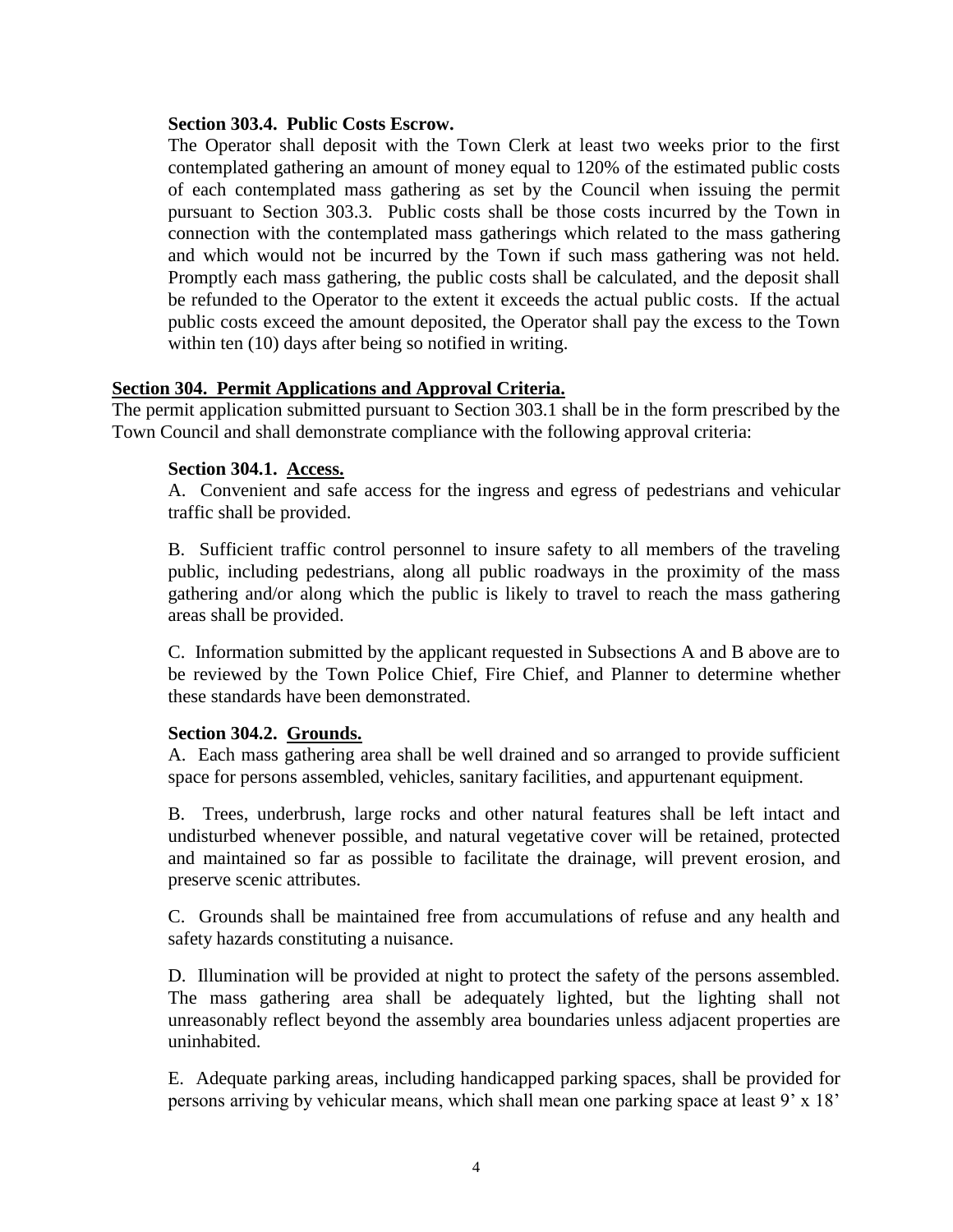in area for each 3.5 persons expected to attend. Service road(s) and parking spaces shall be located and developed to permit convenient and safe movement of vehicular and pedestrian traffic and free passage of emergency vehicles and shall be sufficiently well-lit to provide for pedestrian safety. The width of any service road(s) may not be less than the following: 2 traffic lanes - 24 feet; parallel parking lane 9 feet for each lane. The density shall not exceed one hundred fifty (150) passenger cars or thirty (30) buses per usable acre available for supervised parking. If the Operator proposes to utilize temporary offsite parking, then the Operator must demonstrate 1) that the off-site parking location is in a commercial or industrial zone, and b) during the mass gathering event the off-site temporary parking area will not be utilized for purposes other than the mass gathering event. The Town Police Chief, Fire Chief, and Planner shall review any proposed temporary off-site parking to determine whether the standards contained in this Section have been demonstrated.

F. The mass gathering area shall contain at least 10 square feet per person expected to attend. No overnight assemblage shall be permitted. Areas used for parking and roads may not be counted towards the calculation of area per person.

#### <span id="page-6-0"></span>**Section 304.3. Water Supply.**

A. An adequate, safe supply of potable water, meeting requirements of the State Department of Human Services, Division of Health Engineering, shall be provided and common cups will not be used.

B. Transported water, if used, shall be obtained from an approved source, stored and dispensed in an approved manner. Approval as used in this paragraph means in compliance with standards adopted by the State Department of Human Services, Division of Health Engineering.

# <span id="page-6-1"></span>**Section 304.4. Sanitation.**

A. When water is distributed under pressure and flush toilets are used, the water system shall deliver water at normal operating pressure (20 lbs. per square inch minimum to all fixtures at the rate of at least 30 gallons per person per day).

B. When water under pressure is not available, and nonwater carriage toilets are used, at least 3 gallons of water per person per day shall be provided for drinking and lavatory purposes.

C. When water under pressure is not available, equivalent facilities shall be provided and installed in accordance with the requirements of the Department of Human Services, Division of Health Engineering.

D. Toilets shall be provided at the rate of one for each 150 persons. Urinals (Men's) and Sanistands (Women's) or Porta Johns may be substituted for the required number of toilets (24 inches of trough urinals in a men's room will be considered the equivalent of one urinal or toilet).

E. Service buildings or rooms housing required plumbing fixtures will be constructed of easily cleanable, non-absorbent materials. The buildings, service room, and required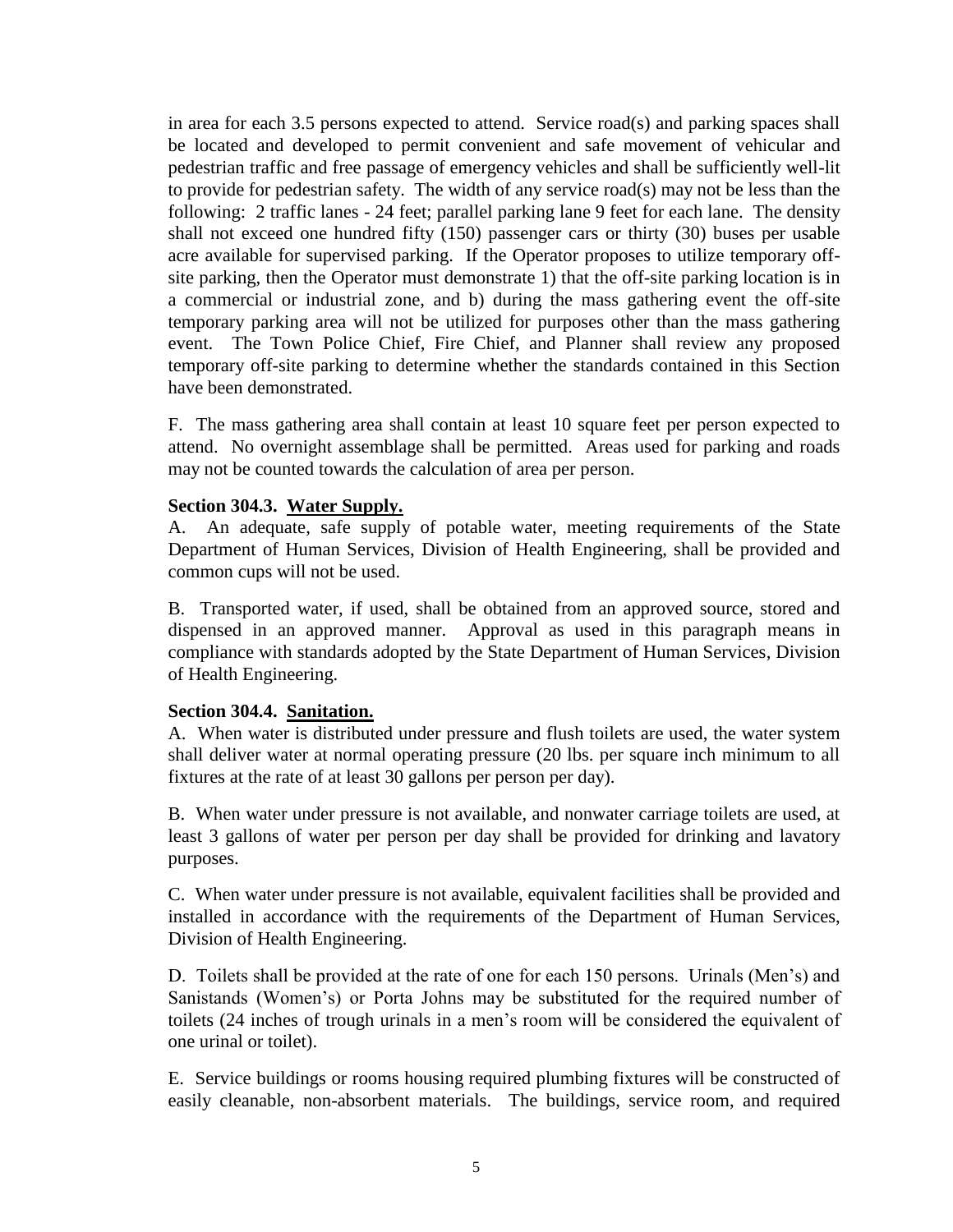plumbing fixtures located therein will be maintained in good repair and in a clean and sanitary condition throughout the mass gathering.

F. Separate service buildings or rooms containing sanitary facilities, clearly marked, shall be provided for each sex, and each toilet room will be provided with door that closes and locks to insure privacy. Required sanitary facilities must be conveniently accessible and clearly identified and must be handicapped accessible.

G. Wastewater shall be discharged in a manner consistent with the requirements of the State Department of Human Services, Division of Health Engineering and the Town of Scarborough.

H. Disposal and/or treatment of any excretion or liquid waste will be in a manner consistent with the requirements of the State Department of Human Services, Division of Health Engineering and the Town of Scarborough.

# <span id="page-7-0"></span>**Section 304.5. Refuse Disposal.**

A. Refuse shall be collected, stored, and transported in a manner that allows recycling of those materials which may be recycled and protects against odor, infestation of insects and/or rodents and any other nuisance condition, or conditions which are inconsistent with the health, safety, and welfare of the patrons of the mass gathering or the public. The Operator shall contract with a licensed waste hauler(s) for disposal of all refuse and recyclables at an approved recycling or waste disposal facility, which shall mean facilities that have been licensed or approved by the State of Maine, or if refuse or recyclables are disposed of in another state, at facilities licensed or approved by that state. Records pertaining to waste disposal shall be maintained and copies provided to the Town.

B. Refuse and recycling containers shall be clearly marked and readily accessible and the equivalent of one (1) fifty (50) gallon refuse container shall be provided for each one hundred (100) persons anticipated or that one (1) sixteen (16) cubic yard trash container should be provided for every five thousand (5,000) persons anticipated in addition to an appropriate number of recycling containers.

C. The area where motor vehicles are parked shall have one (1) fifty (50) gallon refuse container or its equivalent for every twenty-five (25) such motor vehicles or one (1) sixteen (16) cubic yard trash container for every two thousand (2,000) motor vehicles and an appropriate number of recycling containers.

D. All refuse will be collected from the assembly area at least twice each twelve (12) hour period of the assembly, with a minimum of two (2) such collections per gatherings exceeding six (6) hours, or more often if necessary, and disposed of at a lawful disposal site.

E. The grounds and immediate surrounding property shall be cleared of refuse within twenty-four (24) hours following a mass gathering.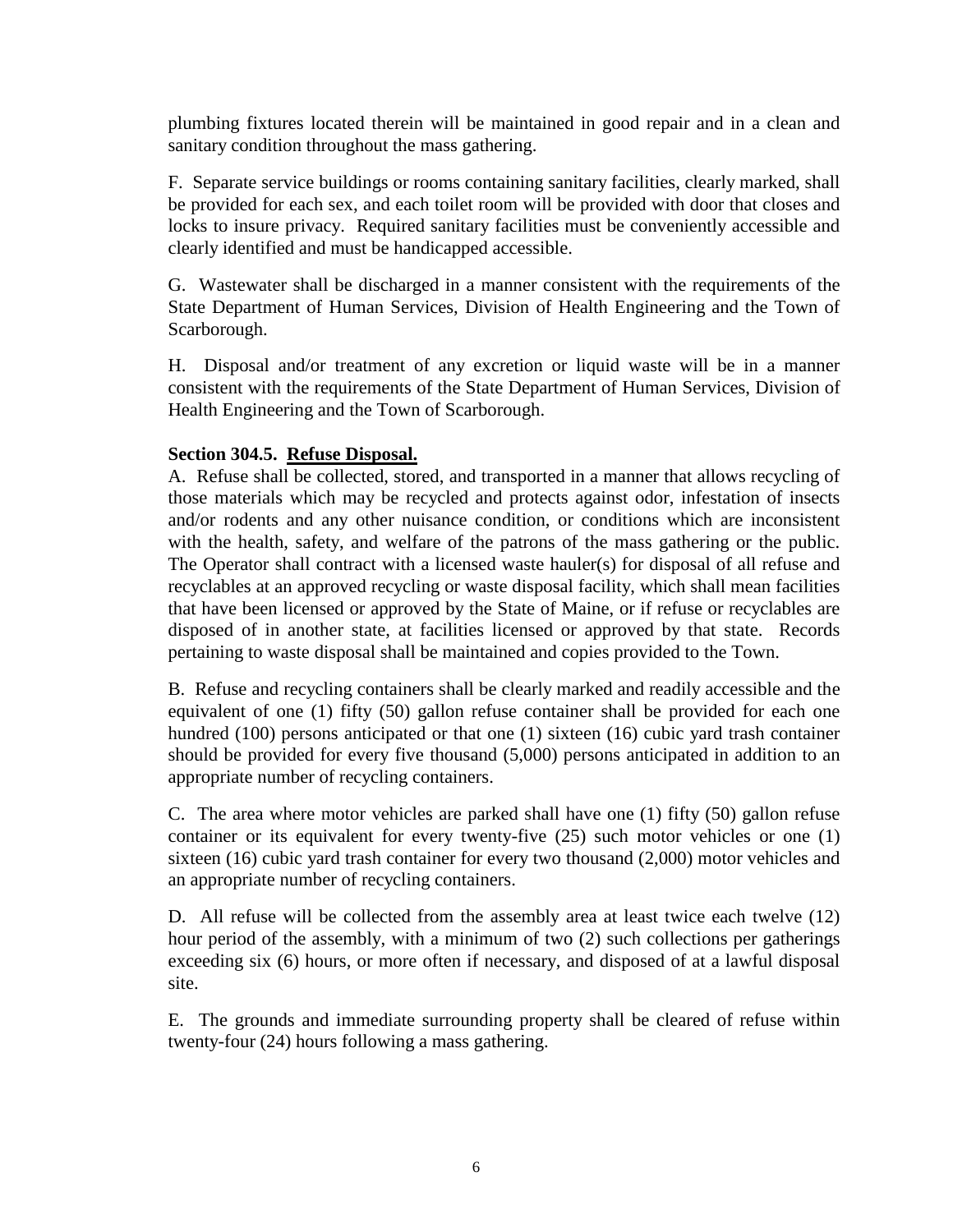F. In lieu of the above-mentioned requirements in this Section, the Operator may submit a detailed alternative plan for refuse disposal to be reviewed and, if reasonable and appropriate, approved by the Town Council.

# <span id="page-8-0"></span>**Section 304.6. Vermin Control.**

Insect, rodents, and other vermin shall be controlled by proper, sanitary practices, extermination, or other safe and effective control methods, where necessary and animal parasites and other disease-transmitting nuisances shall be controlled.

# <span id="page-8-1"></span>**Section 304.7. Safety.**

A. Electrical system shall be installed and maintained in accordance with the provisions of the applicable State standards and local standards and regulations, and shall be approved by the Town electrical inspector.

B. Grounds, buildings, and related facilities shall be constructed, maintained and used in a manner as to prevent fire and in accordance with the applicable State and local fire prevention regulations.

C. The Scarborough Fire Department shall be informed of the date and time of the mass gathering in writing at least fifteen (15) days from the date of notification given by the permit holder pursuant to Section 303.3(B) above in order to insure that adequate fire prevention equipment and personnel, as determined by the Fire Chief, are available.

D. Internal and external traffic and security control shall meet requirements of the applicable State and local law enforcement agencies.

E. At least one law enforcement officer for each 1,000 persons expected to attend the mass gathering (but not fewer than a total of three officers) shall be on site to assist in crowd and traffic control. The Town Police Chief and Fire Chief may recommend additional or fewer officers, depending upon the information contained in the Section 303.3 (B) Notification. If the Operator intends to use private security officers, then the identity and number of such officers shall be described in the Permit Application.

F. The Operator shall present a plan describing all measures and procedures designed to address safety concerns, including provisions for protecting the safety of those attendees at a general admission event, particularly in the area immediately in front of the stage. This plan must be reviewed and either approved or disapproved by the Scarborough Police Department within fifteen (15) days from the date that the permit holder gives notice of an event in accordance with Section 303.3(B). Tickets may not go on sale or be distributed prior to approval of the safety plan. If the proposed safety plan is disapproved, then no tickets may be distributed or sold unless and until an amended plan is approved.

G. The Operator shall ensure that adequate communication between local law enforcement, fire prevention, and emergency personnel and any private security personnel, including emergency response protocols, is provided for each mass gathering. An on-site communications center may be required by Town Officials.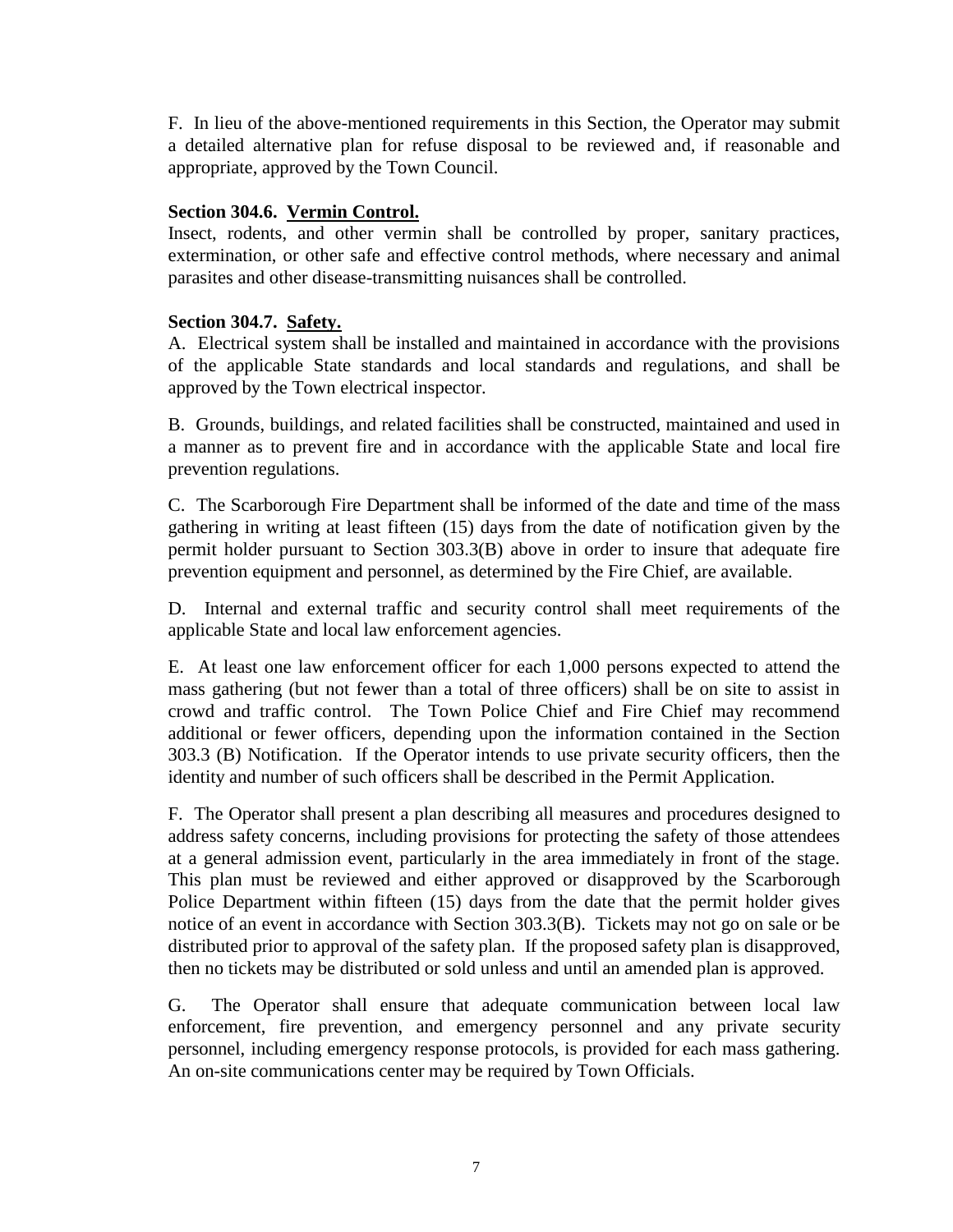H. The Operator shall notify the Council at least three (3) days in advance of each mass gathering if the particular event or gathering is sold out. When the Operator learns that a particular event is likely to be sold out, the Operator shall exercise due diligence to promptly inform the general public that tickets will not be available for sale at the time of the event. At a minimum, the Operator shall broadcast announcements in the communications media serving the entire marketing area for the facility regarding the substance of the preceding sentence.

# <span id="page-9-0"></span>**Section 304.8. Medical.**

A. Emergency medical services shall be provided under the supervision of a licensed physician; all other personnel must be licensed by the State of Maine, as either a Physician Assistant, R.N., or Emergency Medical Technician. The Chief of the Scarborough Fire Department shall determine the number and the license level of emergency medical service personnel and ambulances needed and the times during which they shall be available.

B. Any and all medical buildings or tents with adequate medical supplies shall be available in a convenient location and shall be clearly identified as such.

C. An adequate number of emergency vehicles duly licensed by the State of Maine as ambulance shall be available on the site beginning one half hour before the mass gathering begins and until all patrons have left the scene.

D. Telephone and radio communications, including a communications link with the police and fire departments, shall be provided and kept available for emergency purposes.

E. The Operator of the mass gathering shall contact area (within 25 miles) hospitals prior to the date of the mass gathering and advise them that a mass gathering shall be held and the approximate number of people expected to attend.

# <span id="page-9-1"></span>**Section 304.9. Sound.**

The Operator shall control the level of sound emanating from the mass gathering area so as to avoid the creation of a nuisance and adverse impacts on adjoining areas and on the Scarborough community. The Operator shall control sound generated by each event as follows:

A. Operator shall establish sound measurement locations at or near the property boundary of the mass gathering area, in such locations as are determined appropriate by the Town Council. For each measuring location, Operator shall install, either at the measuring location or within the mass gathering area, an integrating sound level meter meeting the measurement instrumentation requirements set forth in subparagraph (D) below. The installation of sound level monitors as well as the work required to take and record all such measurements, shall be at the expense of the Operator. Operator shall control sound emanating from the mass gathering area so as to avoid the creation of a nuisance and an adverse impact upon adjoining areas and the Scarborough Community. With respect to mass gathering areas subject to an application filed in 1994, in the event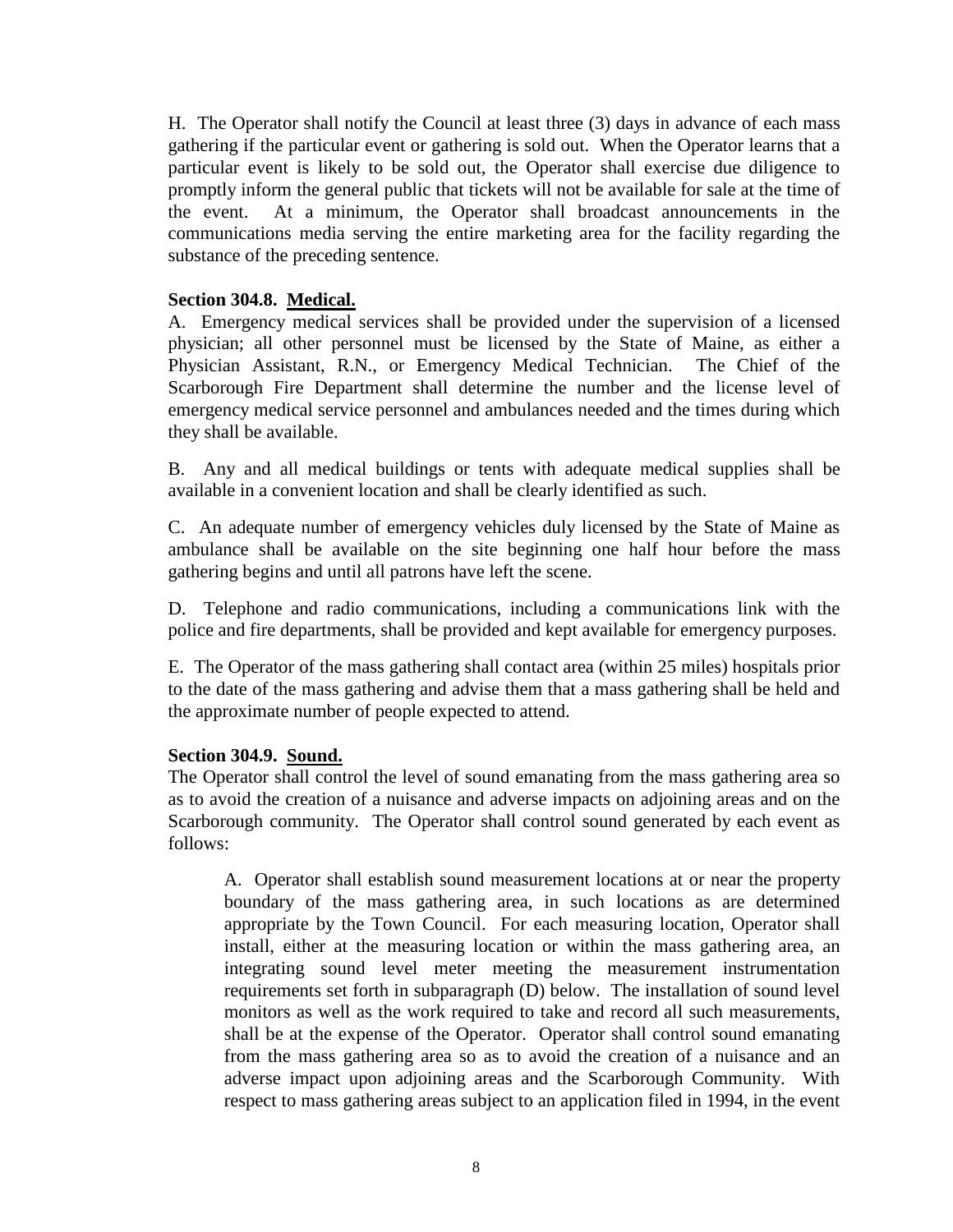that specific sound level limits are to be established, they may be established by the Council for the mass gathering area after October 1, 1994 but prior to March 1, 1995, and said levels are to govern the mass gathering area for subsequent mass gathering events at that site. For mass gathering areas not reviewed by the Council under this Ordinance and for which mass gathering events are proposed to occur after January 1, 1995, in the event that specific level limits are to be established, they may be established by the Council for the mass gathering area within six months of the first mass gathering conducted at the site, said levels to govern the mass gathering area for subsequent mass gathering events at that site. The sound level measurements shall be taken continuously from one-half hour before the scheduled commencement of the event until one-half hour after the conclusion of the event. The limits of this subparagraph (A) shall not apply to periods of set-up, warm-up or equipment testing occurring before an event, provided that the total of such periods does not exceed one hour in any calendar day. Operator shall maintain a written record of all sound measurements at the three sound measuring locations and submit a sound measurement data report to the Scarborough Town Council within forty-eight (48) hours after each mass gathering, together with the affidavit of the person or persons taking such measurements stating affirmatively that such measurements are true and accurate and were taken in compliance with the procedures of subparagraph (D) below.

B. The Operator shall permit up to three representatives of the Town designated in advance by the Town Council to be present at each mass gathering for the purpose of observing and verifying the sound level measurements. If at any time during a mass gathering, after the Council has set specific sound level limits pursuant to subparagraph (A) above, those limits are exceeded, the designated municipal representative shall promptly issue a warning to the Operator. If any of the limits is exceeded during the second successive ten minute LEQ period after the warning or during any ten minute LEQ period thereafter, each such incident exceeding a limit after the initial warning shall constitute a violation of this Ordinance and the Operator shall pay to the Town of Scarborough liquidated penalties as follows:

| <b>First Violation:</b>    |                       | \$1,000 |
|----------------------------|-----------------------|---------|
| Next Violation:            | (Same Mass Gathering) | \$2,000 |
| Each Subsequent Violation: | (Same Mass Gathering) | \$5,000 |

C. The Operator may appeal liquidated penalties to the Scarborough Town Council by filing a written notice of appeal within forty-eight (48) hours after the conclusion of the event. Within seven (7) days after receipt of such appeal, the Town Council shall hear the appeal and may reduce or rescind the liquidated penalties if the Council finds that the Operator made a good faith attempt to avoid violating the limits, and despite the Operator's efforts, the violation occurred, or if the Council finds that the violation was unavoidable. "Unavoidable" means that the sound level could not be adjusted at the control console without altering the content of the performance because the concert was not employing electronic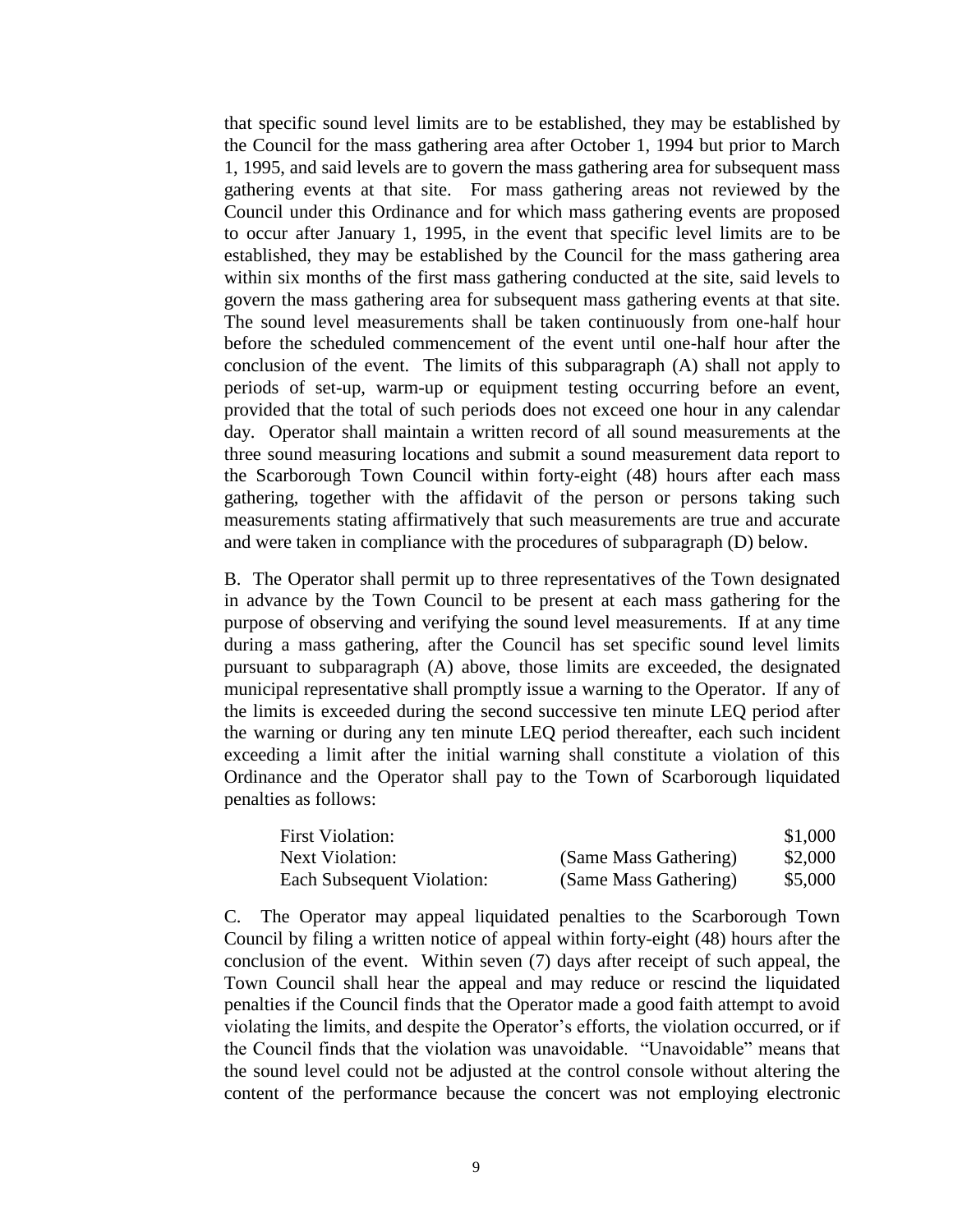amplification and that the violation was not anticipated by the Operator in advance of the concert, or that the sound level could not reasonably be controlled by the Operator in a non-concert setting, and the violation was not reasonably foreseeable by the Operator in advance of the mass gathering.

D. The procedures for determining the compliance with subparagraph (A) above shall be as follows:

- 1. Measurements shall be supervised by personnel who are well qualified by training and experience in measurement and evaluation of environmental sound.
- 2. An integrating sound level meter shall meet all of the Type 1 or 2 performance requirements of American National Standard Specifications for Sound Level Meters, ANSI S1.4-1983 and the Type 1 or 2 Performance Requirements for integrating/averaging in the International Electrotechnical Commission Standard on Integrating-Averaging Sound Level Meters, IEC Publication 804 (1985).
- 3. An acoustical calibrator of a type recommended by the manufacturer of the sound level meter and that meets the requirement of the American National Standard Specification for Acoustical Calibrators, ANSI S1.40-1984 shall be used for sound measurement.
- 4. A microphone windscreen shall be used of a type recommended by the manufacturer of the sound level meter.
- 5. The sound level meter shall have been calibrated by a laboratory within 12 months of the measurement, and the microphone's response shall be traceable to the National Bureau of Standards (or its successor agency).
- 6. Field calibrations shall be recorded before and after each event and not less than once every two hours during each event or at shorter intervals if recommended by the manufacturer.
- 7. The microphone shall be positioned at a height of approximately 4 to 5 feet above the ground, and oriented in accordance with the manufacturer's recommendations.
- 8. Measurement locations shall be selected so that no vertical reflective surface exceeding the microphone height is located within 30 feet.
- 9. The sound measurement data shall include the following:
	- i. The dates, days of the week and hours of the day when measurements were made.
	- ii. The wind direction and speed, temperature, humidity and sky condition.
	- iii. Identification of all measurement equipment by make, model and serial number.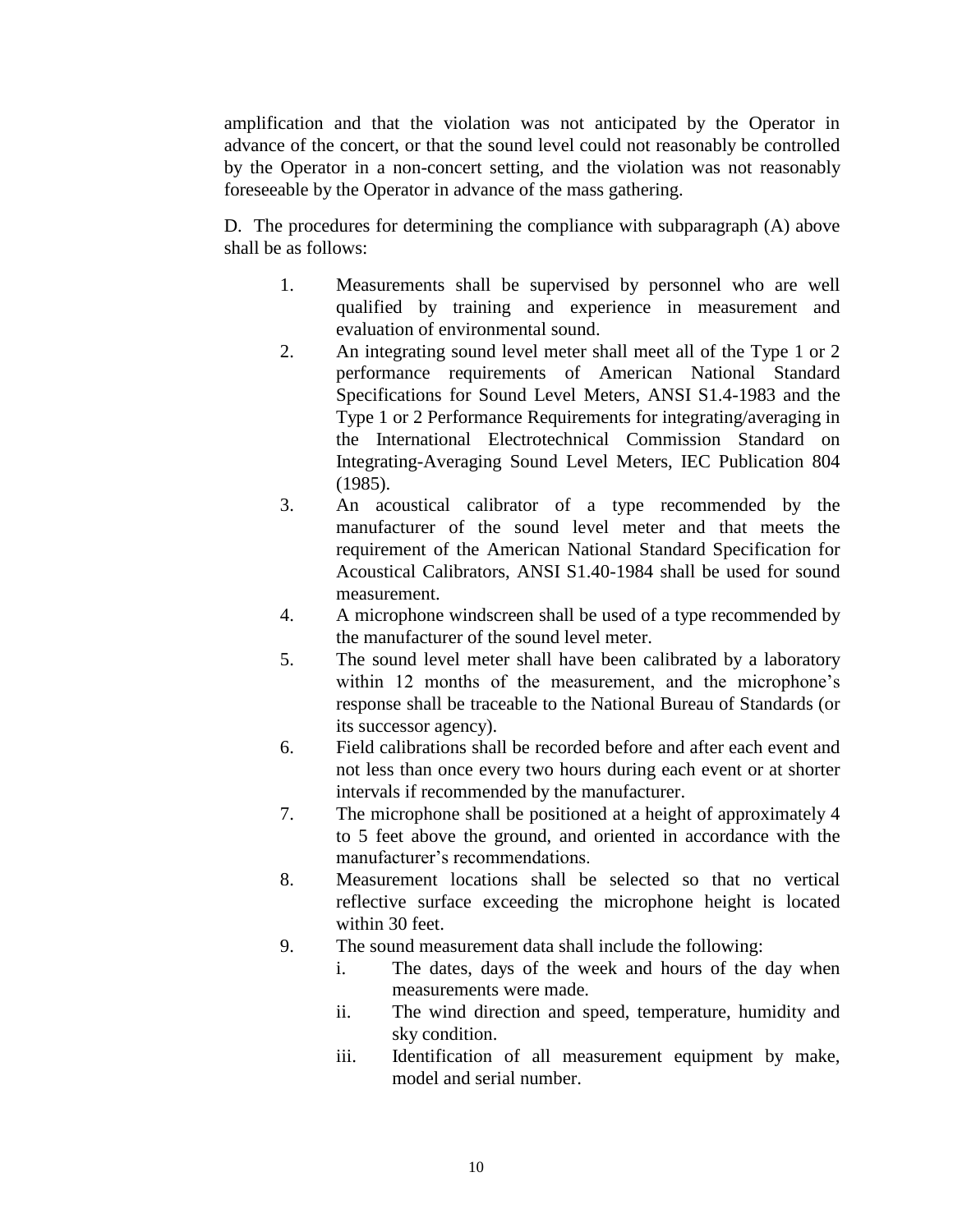- iv. The most recent dates of laboratory calibration of sound level measuring equipment.
- v. The dates, time and results of all field calibrations during the measurements.

E. The Operator will at its own expense provide reasonable training and education for its employees, contract staff, and its public safety and security personnel in order to preserve the public safety, health and order, and will provide the Scarborough Town Council with written certification of the training and education of such personnel.

F. Nothing in this Ordinance in any way limits the ability of police, fire and other public safety personnel to enter the mass gathering area during events for the purpose of protecting the public safety.

# <span id="page-12-0"></span>**Section 304.10. Alcoholic Beverages.**

If the Operator intends to sell or permit the sale of alcoholic beverages within the mass gathering area during a mass gathering, the Operator shall restrict the time and location of such sale so that alcoholic beverages are sold only during the particular event and so that public safety and order will not be impaired. The Operator shall comply fully with the laws of the State of Maine regulating the sale and consumption of alcoholic beverages, as well as with the Town's Special Amusement Ordinance. No alcoholic beverages shall be sold at a mass gathering after 10:00 p.m. Alcoholic beverages may be sold and consumed only within a restricted area of the Facility, which does not include the parking lot. The Operator shall identify, in its Permit Application, the specific restricted areas where it proposes to sell alcoholic beverages, and the means by which it anticipates to limit the consumption of alcohol to such restricted portions of the mass gathering area. Additionally, the Operator shall exercise all due diligence and exert its best efforts to prevent the unauthorized consumption of alcoholic beverages on any part of the mass gathering area outside of the restricted areas, and to prevent patrons of the mass gathering area from using, consuming, bringing in, or otherwise obtaining alcoholic beverages in any manner not authorized by this Ordinance of the Special Amusement Ordinance. Nothing in this Ordinance shall preclude the Operator from implementing more restrictive rules for the sale and consumption of alcoholic beverages. In lieu of the abovementioned requirements in this Section, the Operator may submit a detailed alternative management plan for the sale of alcoholic beverages subject to the approval of the Town Council and the Maine Bureau of Liquor Enforcement.

# <span id="page-12-1"></span>**Section 304.11. Dates and Hours of Mass Gatherings.**

The Operator shall schedule events at the mass gathering area so that they do not have an adverse impact on the areas adjoining the mass gathering area and upon the Scarborough community. For purposes of this Section, any mass gathering event that occurs in whole or in part prior to 9:00 a.m. or after 11:00 p.m. will be presumed to create an adverse impact, unless the Operator can demonstrate to the contrary. Each event must conclude no later than the hours set forth herein, but in cases of unavoidable delays because of weather or transportation problems, events may be extended, provided the Operator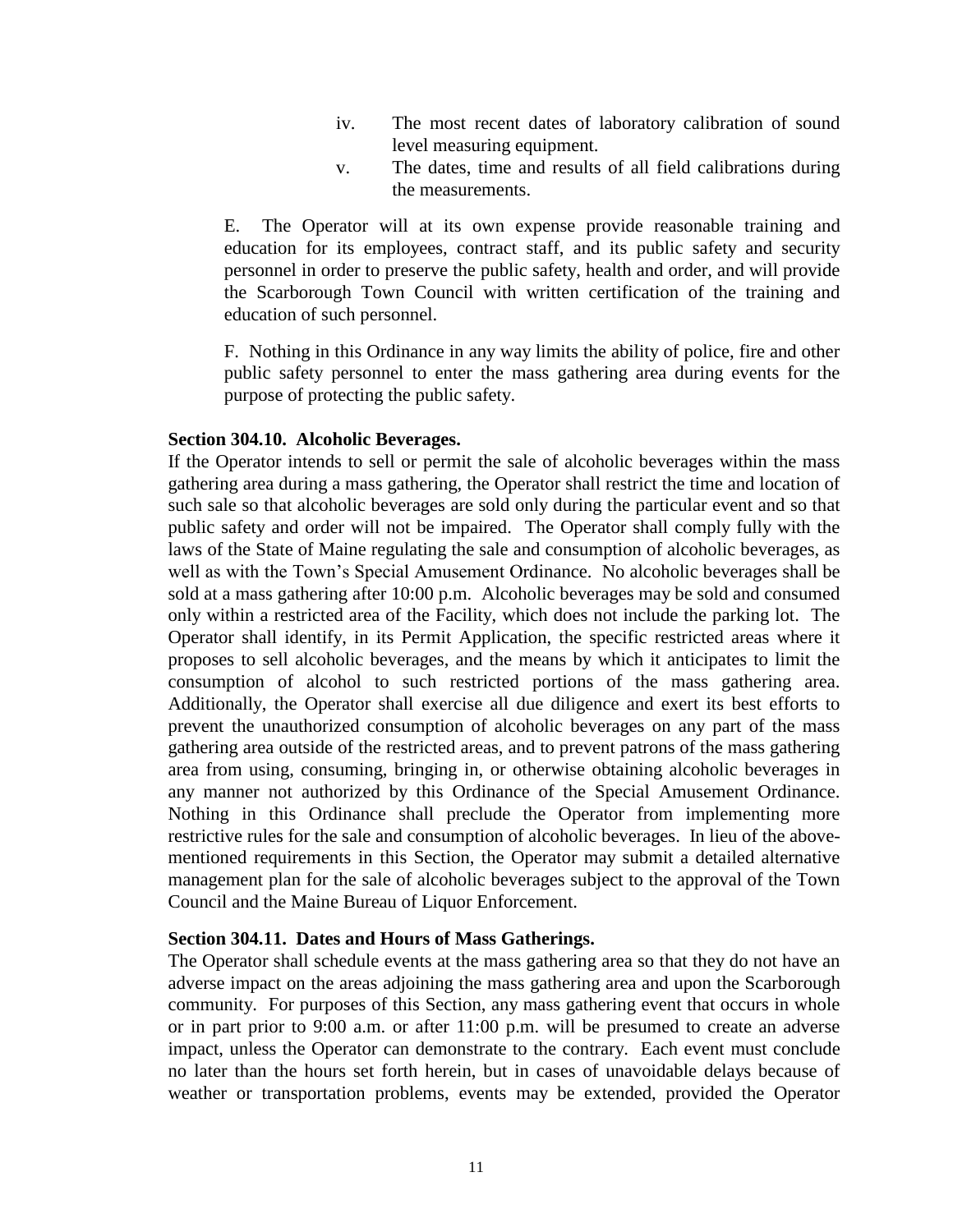promptly notifies the Scarborough Police Chief or the police officer in charge of security at that event that a delay will occur.

# <span id="page-13-0"></span>**ARTICLE IV - BOND AND PUBLIC CODES**

# <span id="page-13-1"></span>**Section 401. Bond.**

The Operator shall carry public liability insurance in at least the following amounts: \$300,000 Bodily Injury (per person); \$500,000 Bodily Injury (per occurrence); and \$100,000 property damage, which insurance policy shall name the Town as an additional insured and shall contain a clause providing that the policy may not be canceled by either party except upon not less than thirty (30) days written notice to the Town. A copy of the insurance policy shall be provided to the Town at the time of the filing of the application. Additionally, if the Operator carries public liability insurance in an amount greater than the figures set forth in this Section, then the Town shall be named as an additional insured.

# <span id="page-13-2"></span>**ARTICLE V - PENALTIES AND REVOCATION**

# <span id="page-13-3"></span>**Section 501.1. Penalties.**

Any person, including the Operator, violating this Ordinance shall be punished by a civil penalty of at least \$100 but not more than \$500. The failure to comply with conditions imposed upon the issuance of a mass gathering permit shall be a violation of this Ordinance. Each violation shall be considered a separate offense, and each day a violation is allowed to exist shall be considered a separate offense. The civil penalty provided for in this Section 501.1 shall be in addition to any other penalty provisions provided within this Ordinance, and shall be in addition to all other remedies to the Town of Scarborough at law and in equity. The provisions of this Ordinance shall be enforced by the Town Manager or such other municipal official or employee as the Town Manager shall designate in writing.

# <span id="page-13-4"></span>**Section 501.2. Revocation.**

The Council may revoke a mass gathering permit issued pursuant to this Ordinance upon finding that the Operator has violated one or more of the provisions of its mass gathering permit, if the Council finds that the violations are likely to occur again in future mass gathering events sponsored by the Operator at the same mass gathering area subject to the permit and where the previous violations occurred. The Council may revoke a permit only after the Operator has been given notice and an opportunity to be heard. In the case of a revocation, the Operator must receive notice of the proposed revocation at least fourteen (14) days prior to the revocation hearing. A decision by the Council to revoke an application shall not take effect until fourteen (14) days after the Operator has actual notice of the decision. The Council may, however, shorten any of the time periods prescribed in this Section 501.2 if the Council finds that an emergency posing an imminent threat to the public health, safety or welfare exists and requires immediate action. The decision of the Council to revoke a permit is not appealable to any other board or agency within the Town of Scarborough.

# <span id="page-13-5"></span>**ARTICLE VI - SEVERABILITY AND EFFECTIVE DATE**

# <span id="page-13-6"></span>**Section 601. Severability.**

The invalidity of any provision of this Ordinance shall not invalidate any other part thereof.